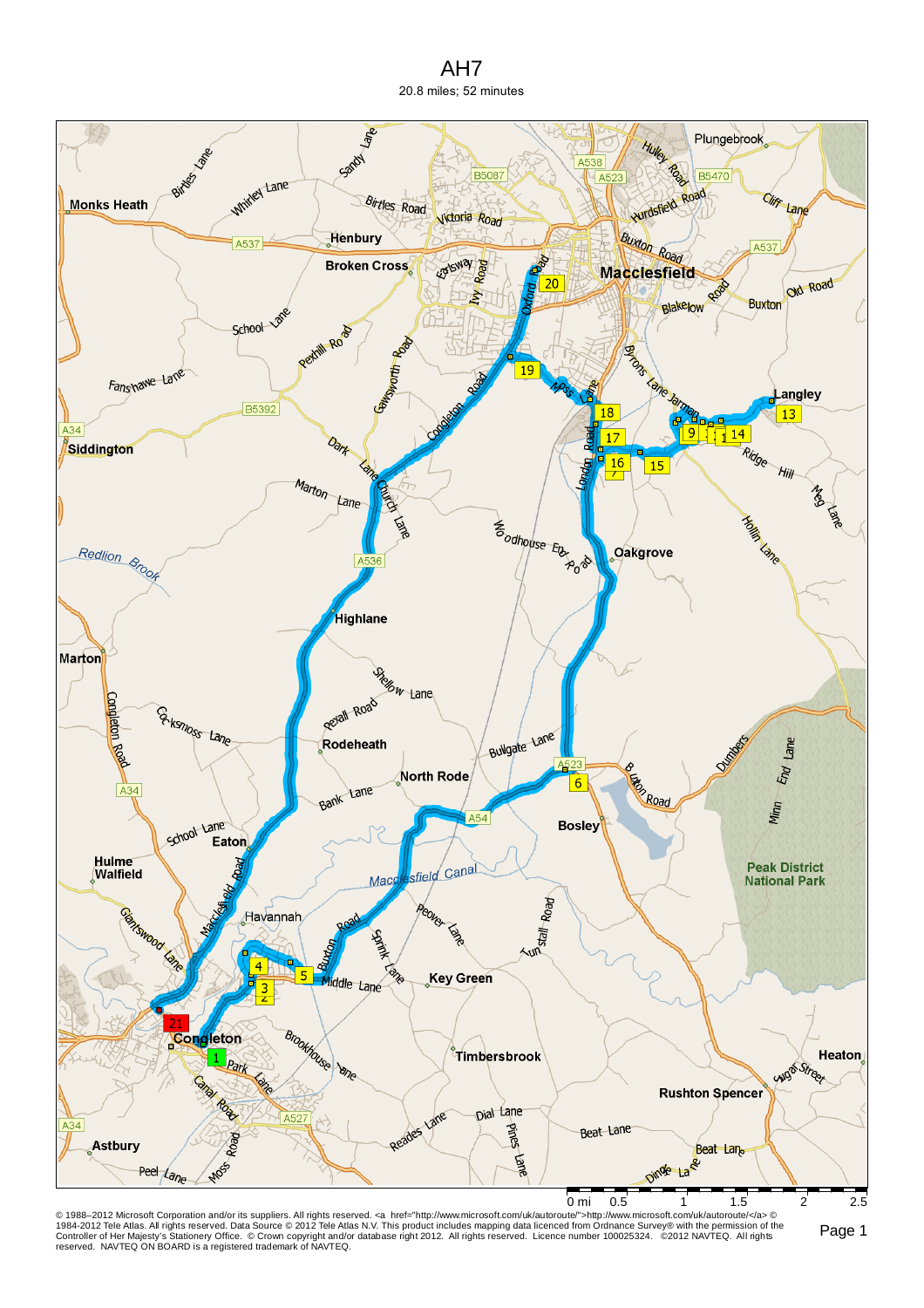

09:00 0.0 mi Depart Spindle St, Congleton CW12 1 on Spindle Street (West) for 21 yds



09:00 0.1 mi Turn LEFT (West) onto Spragg Street, then immediately turn RIGHT (North-East) onto A54 [Willow Street] for 0.7 mi



09:02 0.7 mi At 63 Buxton Rd, Buglawton, Congleton CW12 2, turn LEFT (North-West) onto St John's Road for 142 yds



09:02 0.8 mi At 16 St Johns Rd, Buglawton, Congleton CW12 2, stay on St John's Road (North) for 0.2 mi



09:03 1.0 mi At 43 St Johns Rd, Buglawton, Congleton CW12 2, stay on St John's Road (North-East) for 0.5 mi



09:04 1.4 mi At 144 St Johns Rd, Buglawton, Congleton CW12 2, stay on St John's Road (East) for 0.2 mi



09:05 1.6 mi Turn LEFT (East) onto A54 [Buxton Road] for 3.2 mi



09:09 4.8 mi At A54, Macclesfield SK11 0, stay on A54 (East) for 98 yds



09:09 4.9 mi Turn LEFT (North) onto A523 for 2.7 mi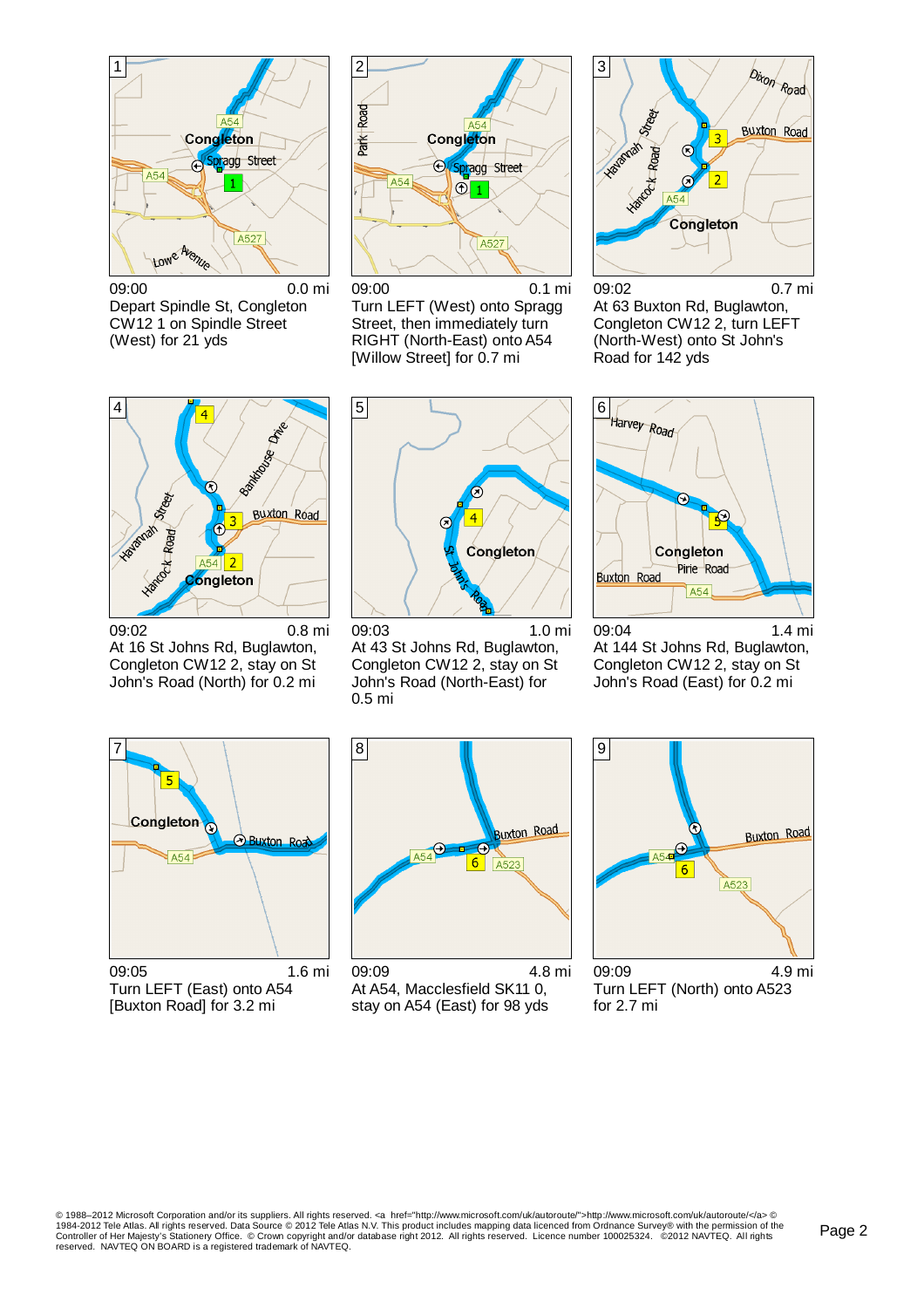

09:13 7.5 mi Turn RIGHT (East) onto Robin Lane for 142 yds



09:14 7.6 mi At 24 Robin Lane, Lyme Green, Macclesfield SK11 0, stay on Robin Lane (North) for 0.3 mi



09:15 7.9 mi Road name changes to Walker Lane for 0.5 mi



09:16 8.4 mi Turn LEFT (North) onto Hollin Lane for 21 yds



09:17 8.4 mi Road name changes to Hall Lane for 0.2 mi



09:18 8.6 mi At 1 Hall Lane, Sutton Lane Ends, Macclesfield SK11 0, stay on Hall Lane (North) for 65 yds



09:18 8.6 mi Turn RIGHT (East) onto Selwyn Drive for 54 yds



09:19 8.7 mi At 2 Selwyn Dr, Sutton Lane Ends, Macclesfield SK11 0, stay on Selwyn Drive (East) for 32 yds



09:19 8.7 mi Turn LEFT (North) onto Gonville Avenue, then immediately turn RIGHT (South-East) onto Fitzwilliam Avenue for 0.2 mi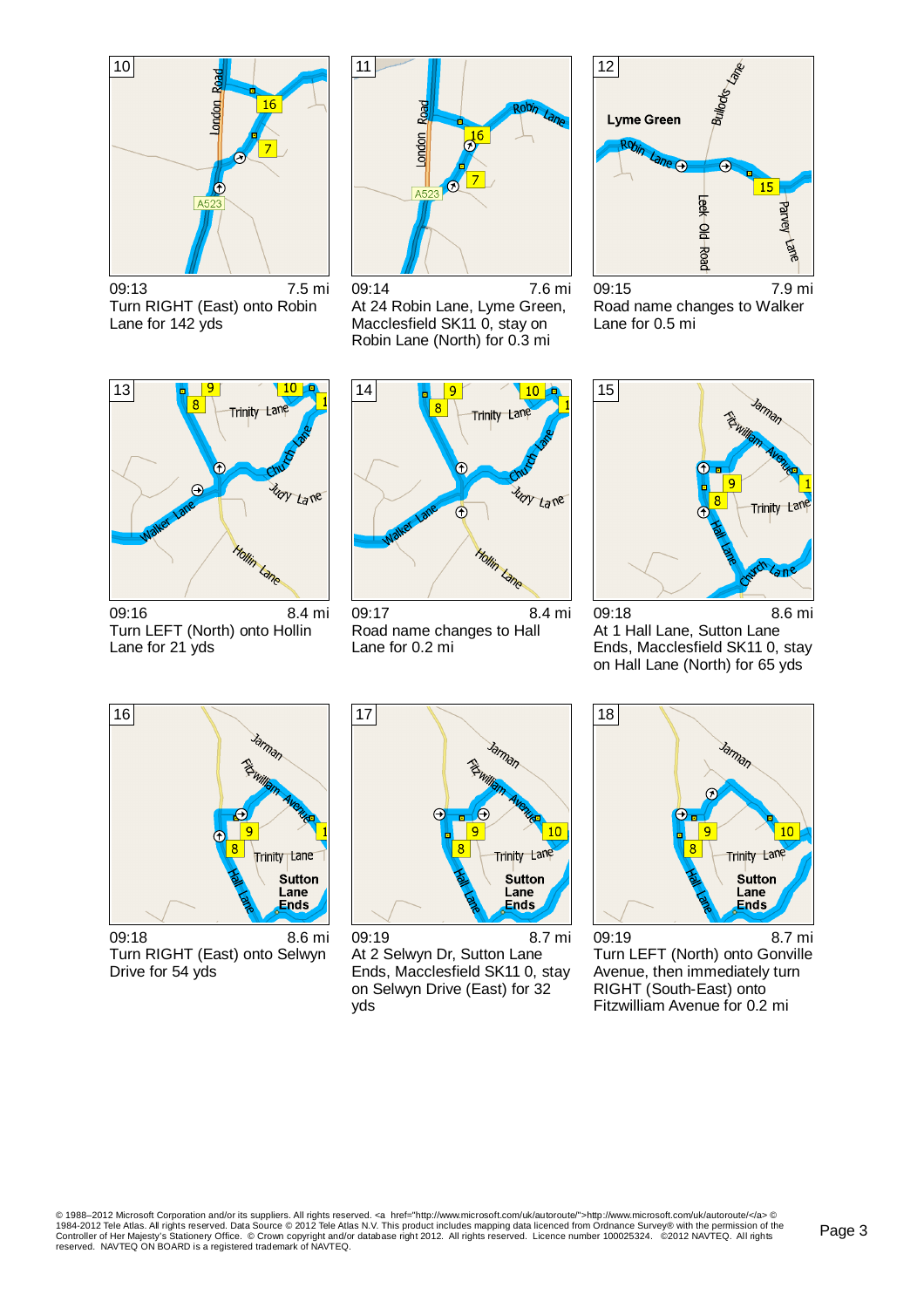

09:20 8.9 mi At 10 Fitzwilliam Ave, Sutton Lane Ends, Macclesfield SK11 0, stay on Fitzwilliam Avenue (South-East) for 98 yds



09:20 8.9 mi Turn LEFT (North-East) onto Trinity Lane for 76 yds



09:21 9.0 mi At 2 Trinity Lane, Sutton Lane Ends, Macclesfield SK11 0, turn RIGHT (South) onto Jarman for 65 yds



09:21 9.0 mi Keep RIGHT onto Ridge Hill for 54 yds



09:21 9.0 mi Keep RIGHT to stay on Ridge Hill for 43 yds



09:22 9.1 mi At Langley Rd, Sutton Lane Ends, Macclesfield SK11 0, return West on Ridge Hill for 87 yds



09:22 9.1 mi Turn RIGHT (East) onto Langley Road for 0.6 mi



09:23 9.7 mi Turn LEFT (North-East) onto Coalpit Lane for 43 yds



At Langley, stay on Coalpit Lane (West) for 32 yds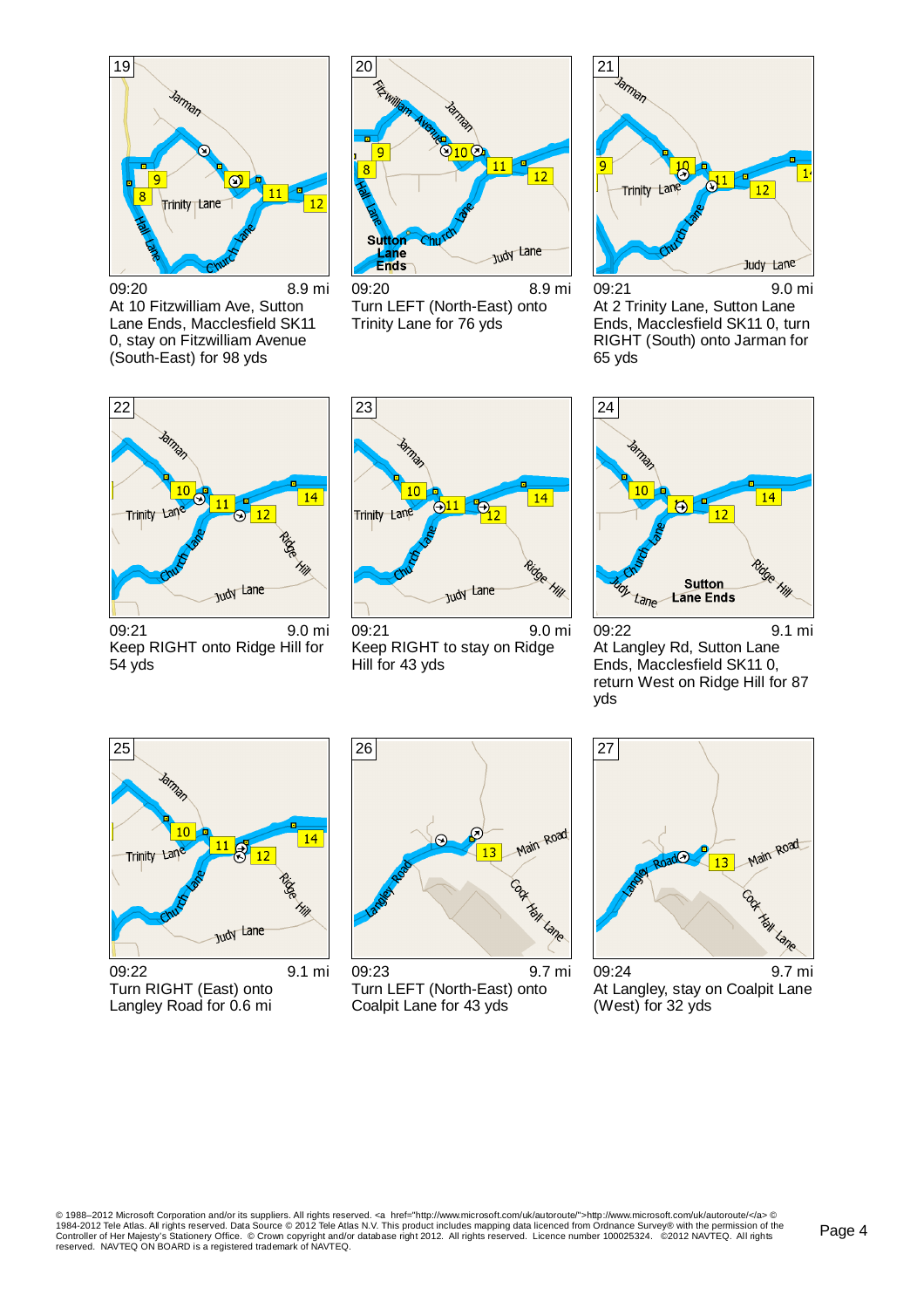

09:24 9.7 mi Turn RIGHT (West) onto Langley Road for 0.2 mi



09:25 9.9 mi Bear RIGHT (South-West) onto Langley Road [Hall Terrace] for 0.3 mi



09:26 10.2 mi At Langley Rd, Sutton Lane Ends, Macclesfield SK11 0, stay on Langley Road (West) for 0.1 mi



09:26 10.3 mi Bear LEFT (West) onto Church Lane for 0.3 mi



09:27 10.6 mi Road name changes to Hollin Lane for 21 yds



09:28 10.6 mi Turn RIGHT (West) onto Walker Lane for 0.4 mi



09:29 11.0 mi At Walker Lane, Sutton Lane Ends, Macclesfield SK11 0, stay on Walker Lane (West) for 142 yds



09:29 11.1 mi Road name changes to Robin Lane for 0.2 mi



09:31 11.3 mi Turn RIGHT (West) onto Lindrum Avenue for 76 yds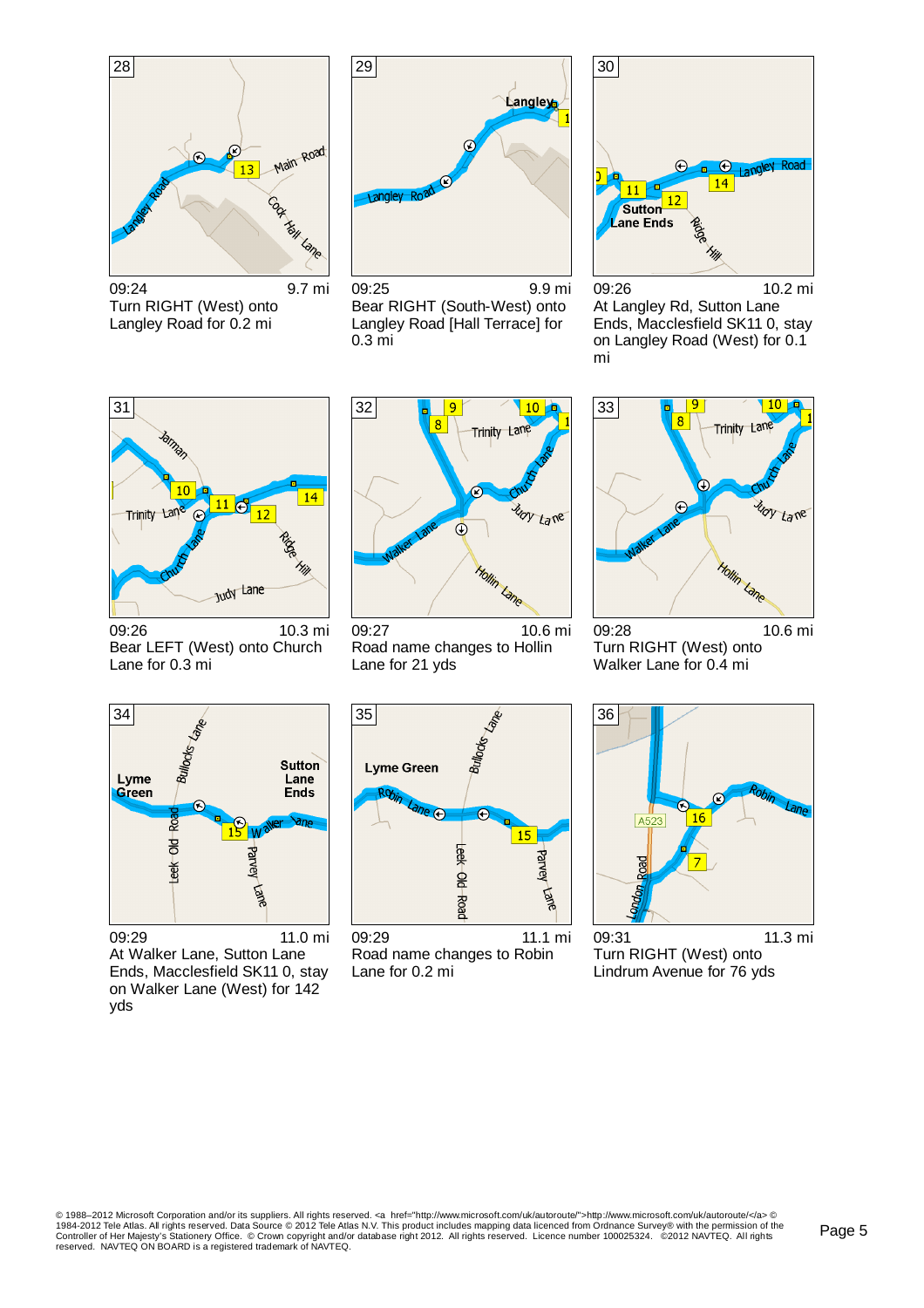

09:31 11.4 mi At 10 Lindrum Ave, Lyme Green, Macclesfield SK11 0, stay on Lindrum Avenue (West) for 98 yds



09:31 11.4 mi Turn RIGHT (North) onto A523 [London Road] for 0.2 mi



09:32 11.6 mi At A523, Lyme Green Business Park, Macclesfield SK11 0, stay on A523 [London Road] (North) for 0.2 mi



09:32 11.8 mi Bear LEFT (North-West) onto Star Lane for 142 yds



09:33 11.9 mi At 2 Star Lane, Macclesfield SK11 7, stay on Star Lane (West) for 87 yds



09:33 11.9 mi Turn LEFT (South) onto Moss Lane for 0.8 mi



09:36 12.7 mi At Moss Lane, Macclesfield SK11 7, stay on Moss Lane (North-West) for 87 yds



09:36 12.8 mi Turn LEFT (West) onto Cloverdale Road, then immediately turn RIGHT (North) onto A536 [Congleton Road] for 0.3 mi



09:38 13.1 mi Bear LEFT (North) onto B5088 [Oxford Road] for 0.4 mi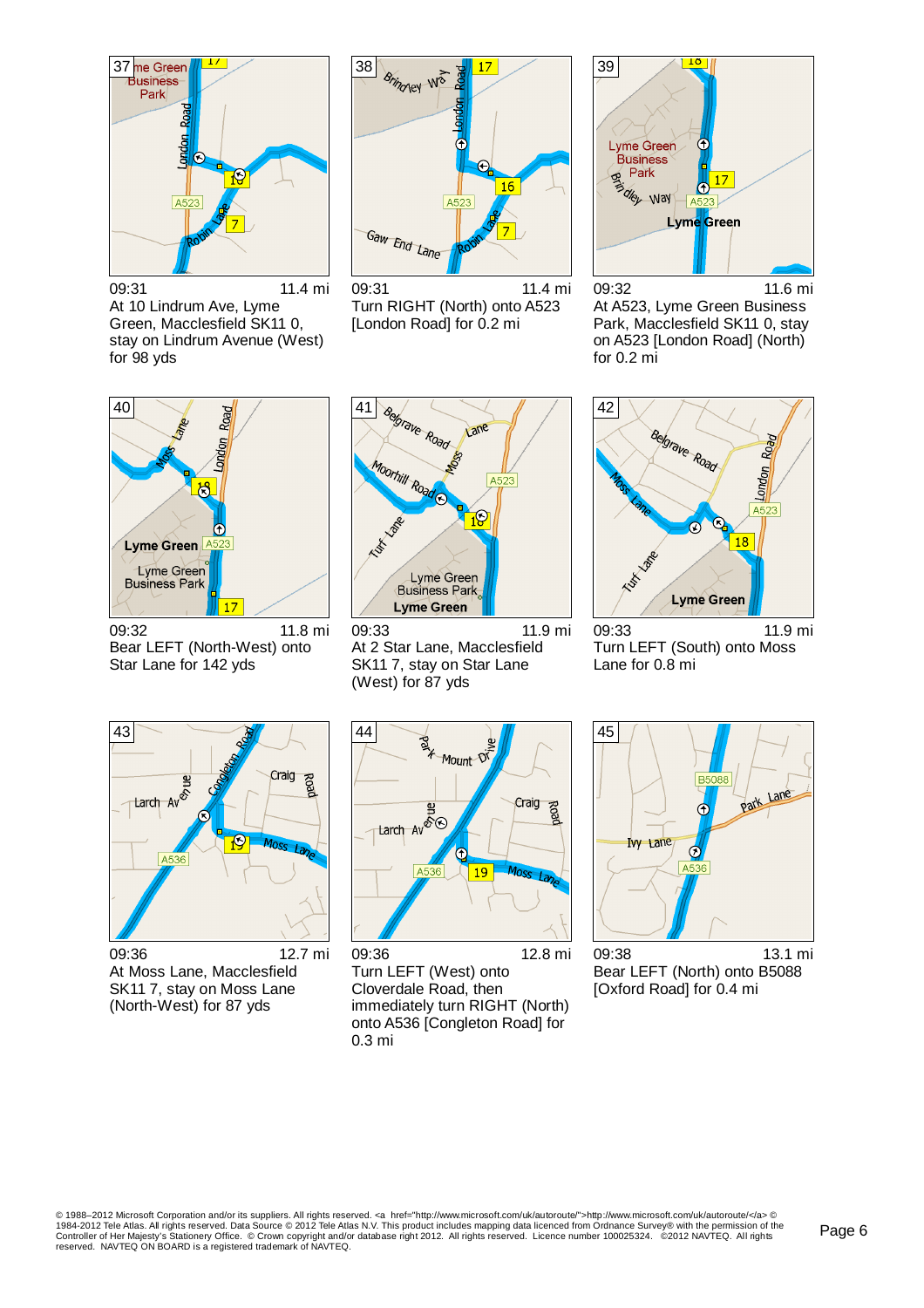

09:39 13.5 mi At 112 Oxford Rd, Macclesfield SK11 8, return South-West on B5088 [Oxford Road] for 0.4 mi



48  $\overline{A34}$ C Ciantage Call A34

09:40 13.8 mi Bear RIGHT (South) onto A536 [Congleton Road] for 6.4 mi

09:51 20.2 mi Road name changes to A34 [Macclesfield Road] for 0.6 mi



09:52 20.8 mi Turn LEFT (South) onto A54 [Rood Hill] for 98 yds towards A34 / (M6) / (A534) / (A54) / Holmes Chapel / Nantwich / Newcastle



Arrive Congleton

| <b>Route summary</b>                     |            |  |
|------------------------------------------|------------|--|
| Total journey cost                       | £3.69      |  |
| Driving distance                         | 20.8 miles |  |
| Trip duration                            | 52 minutes |  |
| Driving time                             | 52 minutes |  |
| Crow's flight distance between all stops | 18.7 miles |  |